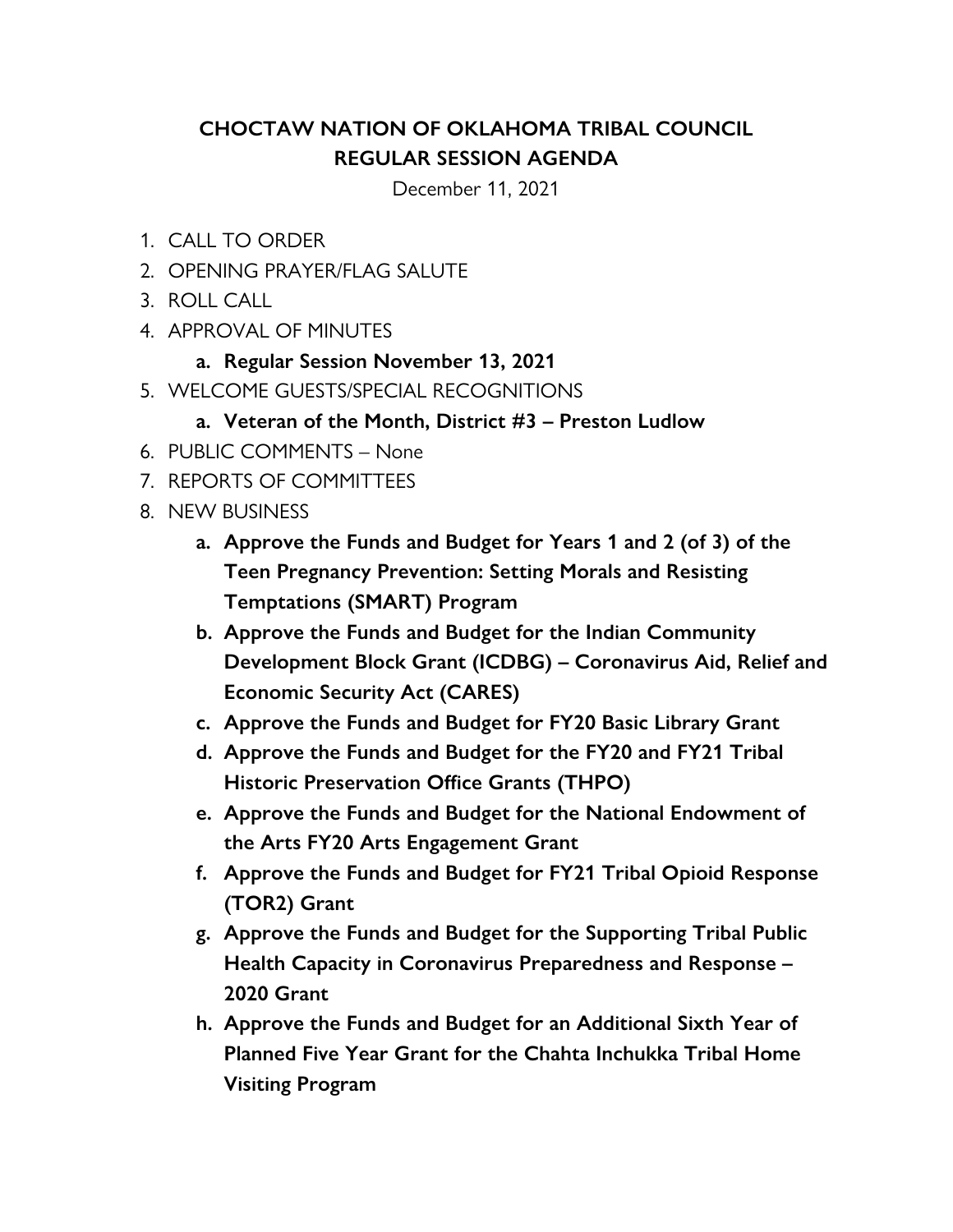- **i. Approve the Funds and Budget for Years One through Five for the Tomorrow's Hope Grant**
- **j. Approve the Funds and Budget for the Oklahoma State Department of Health (OSDH) Crisis Emergency Response to COVID-19 Subaward**
- **k. Approve the Funds and Budget for Year Four of Five for the Chahta Vlla Apela Tribal Home Visiting Program**
- **l. Approve the Funds and Budget for the National Network of Public Health Institutes (NNPHI) for the Tribal Infrastructure Support Initiative Subaward**
- **m. Approve Application for the FY22 Indian Housing Block Grant (IHBG) Program: Competitive Grant Application AD**
- **n. Approve Application for the FY22 Native American Affairs: Technical Assistance to Tribes Grant**
- **o. Approve the Disposal of Surplus Capital Assets**
- **p. Approve a Service Line Agreement in Favor of Kiamichi Electric Cooperative, on Land Held by the USA in Trust for the Choctaw Nation of Oklahoma in Latimer County, Oklahoma**
- **q. Approve Grazing Lease No. 4200266223 (G09-2005), in Favor of Fred James, Jr., on Land Held by the USA in Trust for the Choctaw Nation of Oklahoma in Latimer County, Oklahoma**
- **r. Approve Grazing Lease No. 4200266226 (G09-2004), in Favor of Fred James, Jr., on Land Held by the USA in Trust for the Choctaw Nation of Oklahoma in Latimer County, Oklahoma**
- **s. Approve Grazing Lease No. 4200266501 (G09-2006), in Favor of Darrell Bell, on Land Held by the USA in Trust for the Choctaw Nation of Oklahoma in Latimer County, Oklahoma**
- **t. Designate the Choctaw Nation of Oklahoma Tribal Complex Located at 529 North 16th Avenue, Durant, Oklahoma, as the "Gregory E. Pyle Tribal Complex"**

9. OTHER NEW BUSINESS

10. OLD BUSINESS

11.ADJOURNMENT